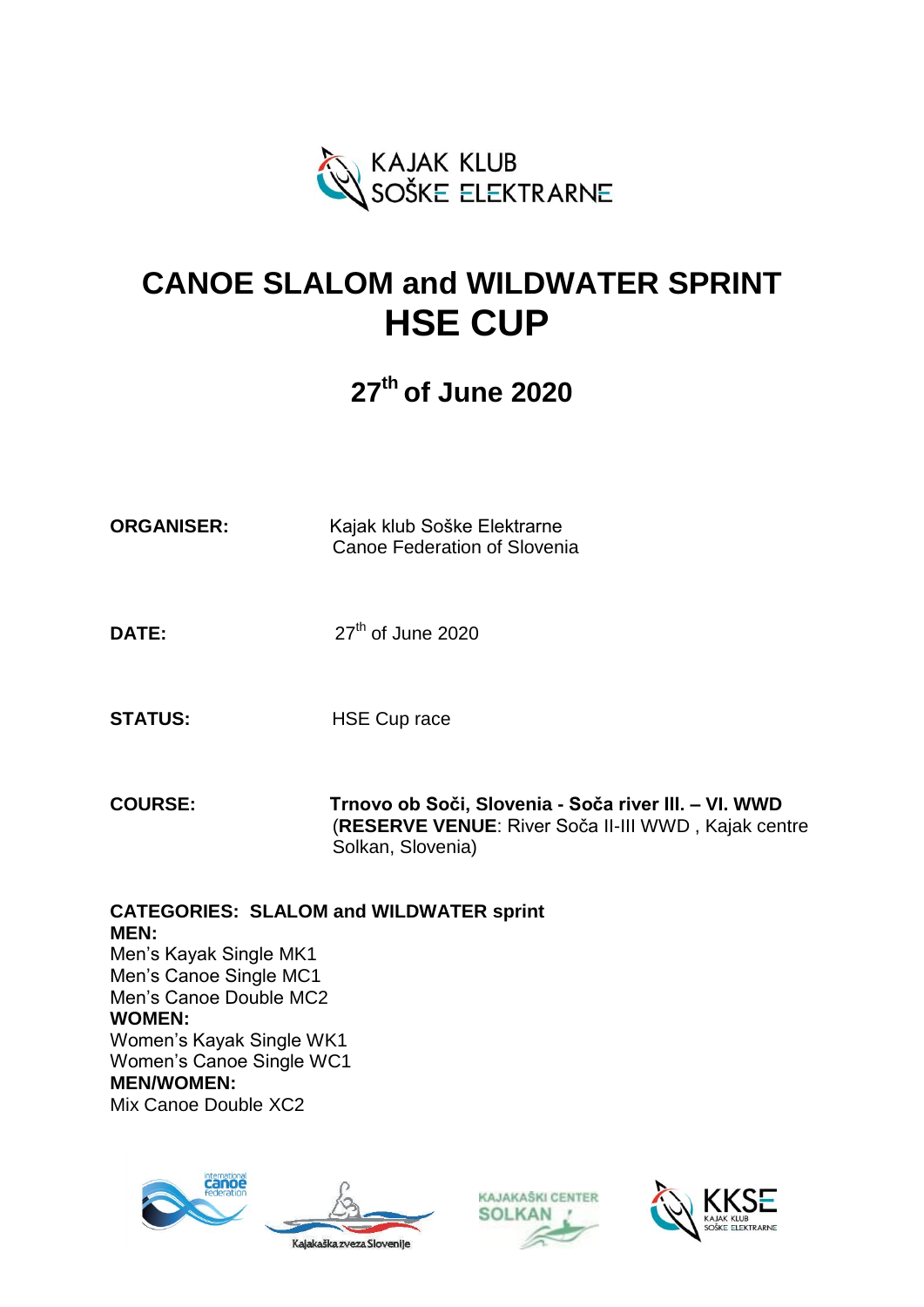PROGRAMME (provisional and can be subject to a change):

| <b>FRIDAY</b>   | 26, 6, 2020 | 09:00 | Training                             |
|-----------------|-------------|-------|--------------------------------------|
|                 |             |       |                                      |
|                 |             | 19:00 |                                      |
|                 |             | 19:00 | Course closed                        |
| <b>SATURDAY</b> | 27.6.2020   | 09:00 | Team leaders meeting SLALOM          |
|                 |             | 09:45 | Demo for qualifications              |
|                 |             | 10:30 | SLALOM 1 <sup>st</sup> RUN           |
|                 |             | 12:00 | SLALOM 2 <sup>nd</sup> RUN           |
|                 |             | 13:30 | Team leaders meeting WWD sprint      |
|                 |             | 13:30 | <b>Training WWD</b>                  |
|                 |             |       |                                      |
|                 |             | 14:20 |                                      |
|                 |             | 14:30 | WILDWATER SPRINT 1st RUN             |
|                 |             | 15:30 | WILDWATER SPRINT 2 <sup>nd</sup> RUN |
|                 |             | 16:30 | Medals giving                        |

**For trainings prior to the competition please contact kkse@siol.net**

**RULES:** ICF Canoe slalom rules.

 Kajak klub Soške elektrarne Pot na breg 9, 5250 Solkan Tel: + 386 31371644 E mail: [kkse@siol.net](mailto:kkse@siol.net) Web: [www.socakajak-klub.si](http://www.socakajak-klub.si/) FB: SOCA Kayak RACE Fever

**RESERVE VENUE**: If the organizer will not be able to run the event in Trnovo ob Soči the competition will take place in Kajak centre Solkan in the same dates and hours (schedule)

Payment in cash when collecting the BIBs on Saturday, 27<sup>th</sup> of June or by bank account – prepayment. For bank prepayment please contact us: [kkse@siol.net](mailto:kkse@siol.net)

**STARTING FEE:** 10 € per BIB

**ACCOMMODATION and LOGISTICS HELP**: Accommodation standards vary in quality as well as in price. Please contact us to help you find the best solution.







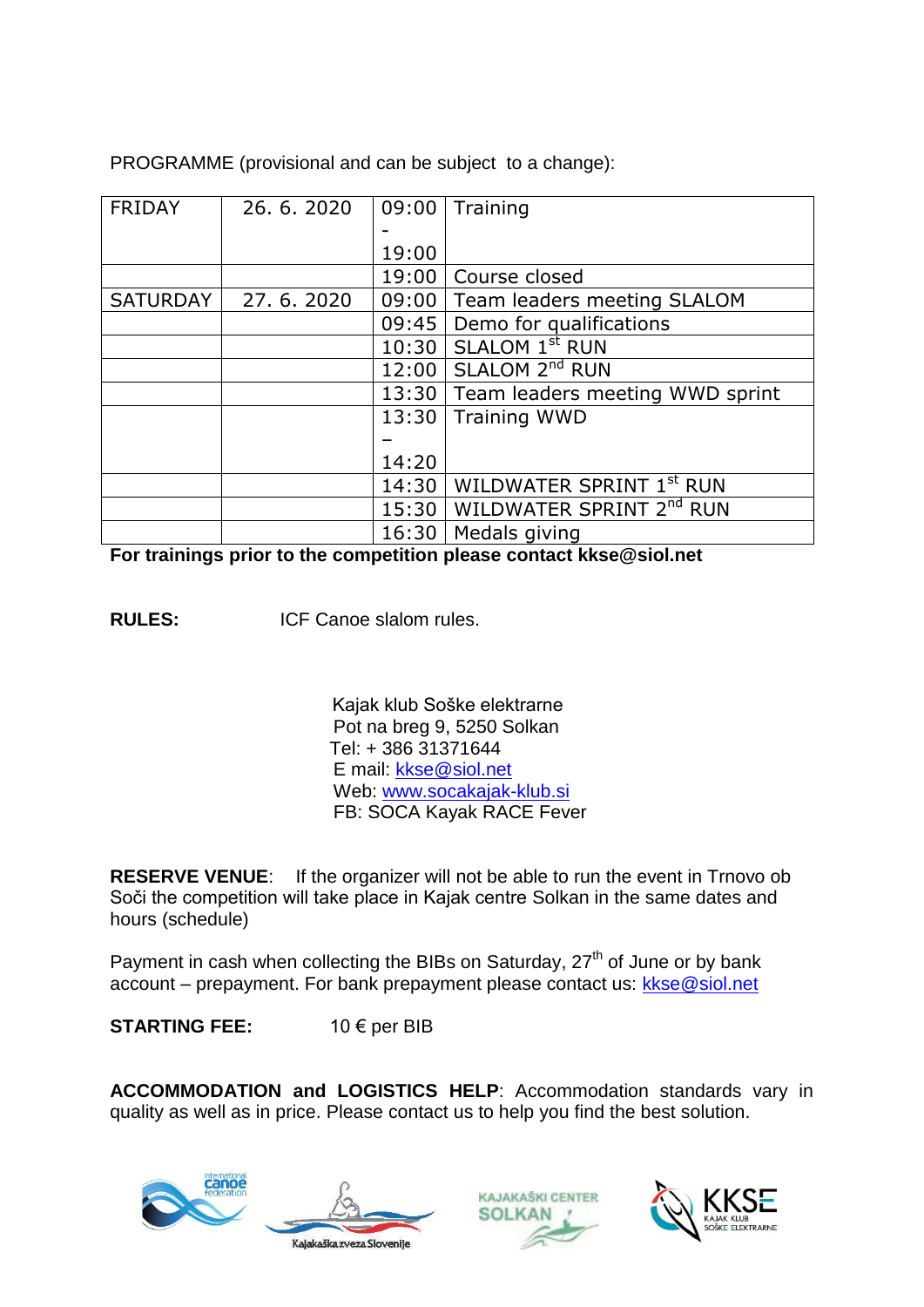**CONTACT OFFICE**: Kajak klub Soške elektrarne, Pot na breg 9, 5250 Solkan Tel.: +386 31371644 (Andrej Humar) E mail: [kkse@siol.net](mailto:kkse@siol.net)

#### **First aid**

A team with first aid will be located in the finish area. The organisers will advise participants that emergency medical services will cover only emergency cases and that all participants are responsible to arrange their own medical insurance policy at their own cost.

#### **Water safety**

Rescue service in competition area will be organised during the races.

# **Medical Insurance**

Organising Committee kindly asks all participants of the event to ensure medical insurance policy in their countries. All costs above the regular first aid and ambulance services are to be covered by this medical insurance policy. Organising Committee will not cover any expenses in connection with hospital or dental treatment.

# **Internet access**

Available in the whole area of the Kayak centre Solkan.

# **TRAINING: Training Period**

Training on the course is possible all year long. Training sessions for participating teams can be arranged. Please, contact the organisers: Kajak klub Soške elektrarne Pot na breg 9, 5250 Solkan Andrej Humar +386 31 371 644 Email: kkse@siol.net

INFORMATION: Andrej Humar Kajak center Solkan Erjavčeva 20 5000 Nova Gorica Slovenija email[: kkse@siol.net](mailto:kkse@siol.net) [www.socakajak-klub.si](http://www.socakajak-klub.si/) FB: SOCA Kayak RACE Fever Gsm: +386 31 371 644